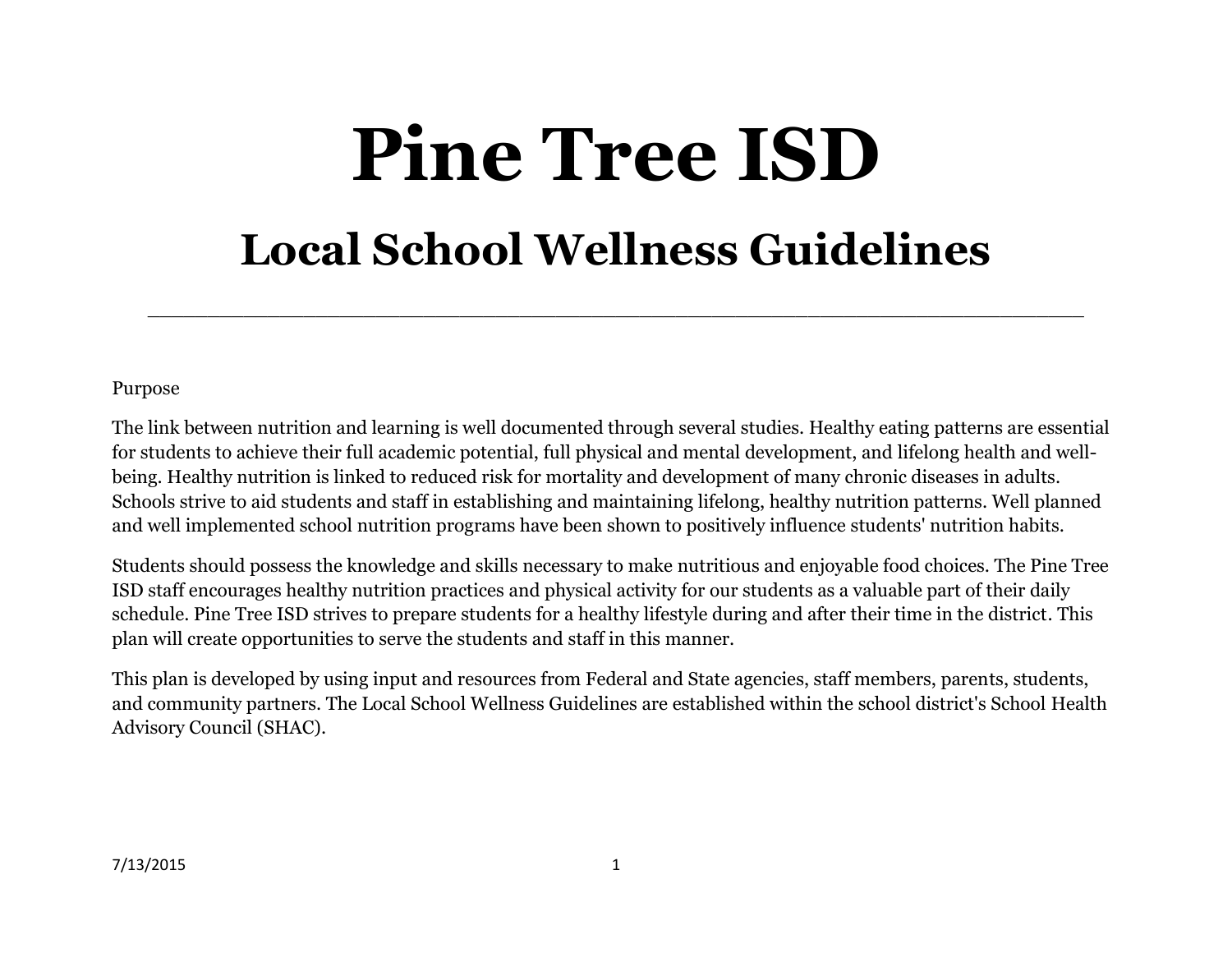## **Goals and Guidelines**

#### **Nutrition Education Goals**

The primary goal of nutrition education is to influence students' nutrition behaviors. Building nutrition knowledge and skills helps children make healthy eating and physical activity choices. To make a difference, Pine Tree ISD will provide education in these areas that is age appropriate and is integrated into the daily education opportunities of the students. Health curriculum will also address these subjects as the students are placed into these offerings throughout their academic career.

- $\checkmark$  Students in all grades receive nutrition education that is introduced as age appropriate.
- $\checkmark$  Nutrition education is also offered in the school dining areas through Child Nutrition posters and pamphlets that outline proper nutrition.
- $\checkmark$  Students should be receiving consistent nutrition information at both home and school. Parent participation should be urged with school messages.
- $\checkmark$  District health curriculum is offered at appropriate age levels and includes information on proper nutrition and physical activity benefits.
- $\checkmark$  Information on proper nutrition and physical activity is integrated into subjects outside of health such as science, social studies, and career/technical classes.
- $\checkmark$  Staff development in the area of nutrition education is provided to the appropriate instructors.
- $\checkmark$  Students in all grades will be offered nutrition education in the school's dining areas as well as the classrooms. Promotions through the child nutrition department will be centered on healthy eating habits, proper nutrition and promotion of increased participation in the school lunch program.
- $\checkmark$  Pine Tree ISD will participate in the USDA nutrition programs where applicable and conduct nutrition education promotions that involve students, parents, staff, and community. School and district facilities and websites will be available to use for these promotions.
- $\checkmark$  The Child Nutrition department will conduct information item presentations to the School Board during regularly scheduled meetings.
- $\checkmark$  The Child Nutrition department will participate in nutrition programs as available that will benefit both the students and community and will communicate the availability of these programs to stakeholders.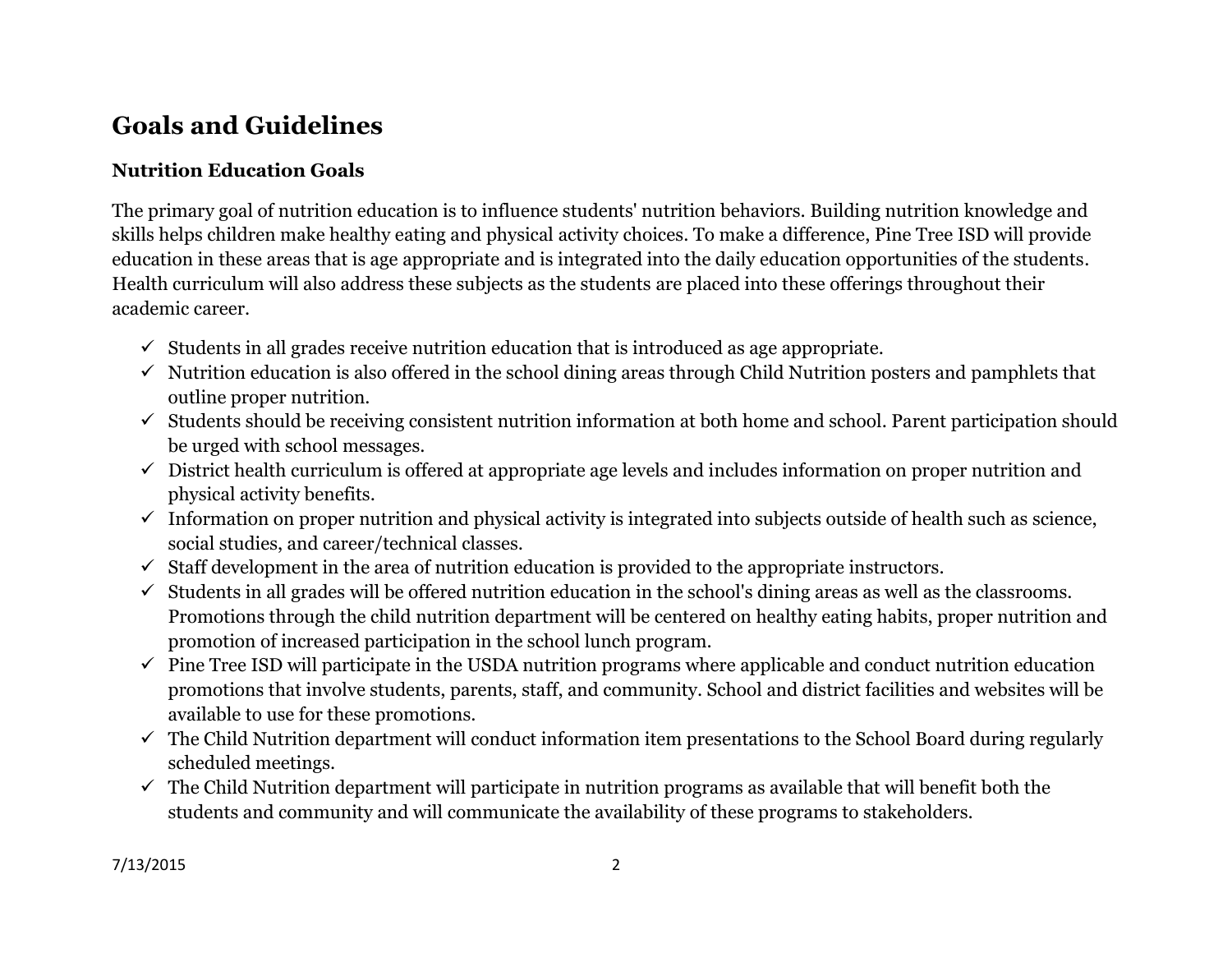### **Physical Activity/Wellness Goals**

Pine Tree ISD's physical activity components are to provide the following:

- $\checkmark$  opportunities for all students to develop the knowledge and skills for specific physical activities.
- $\checkmark$  maintain students' physical fitness throughout their educational career.
- $\checkmark$  ensure students regular participation in physical activity.
- $\checkmark$  educate students on short and long-term benefits of being physically active using healthy nutrition habits.

### **Pine Tree ISD activities/opportunities for reaching the physical activity and wellness goals:**

- $\checkmark$  Grades K-5th receive a minimum of 30 minutes of moderate to vigorous physical activity daily, or 135 minutes weekly.
- $6th$  8th Grade students receive a minimum of 30 minutes of moderate to vigorous physical activity daily, 135 minutes weekly, or 225 minutes in a two-week period.
- $\checkmark$  Physical education classes are taught by state certified physical education instructors.
- $\checkmark$  Lifelong sports/activities are promoted in grades K-12th.
- $\checkmark$  Promoting Cardio-Fitness at all grade levels.
- $\checkmark$  Teaching strength training in appropriate classes that is adaptable to the age group being taught.
- $\checkmark$  Proper conditioning techniques including stretching, warm-up and cool-down techniques.
- $\checkmark$  Physical activity games that are age appropriate and are conducted during physical activity times and periods.
- $\checkmark$  UIL athletic activities as well as band and fine arts that incorporate dance.
- $\checkmark$  CPR/AED training for both staff and students.
- $\checkmark$  Completion of Fitness Gram as required.
- $\checkmark$  Create a clean/enjoyable environment for meal times in dining areas for students and staff.
- $\checkmark$  Ensure that school meal programs are set up to encourage participation by students and parents.
- $\checkmark$  School personnel stress the importance of proper hygiene for students before and after meals.
- $\checkmark$  School health personnel work with staff and students to ensure a healthy environment in all school facilities.
- $\checkmark$  Nutrition education information will be acquired from credible sources including the American Heart Association, American Diabetes Association, United States Department of Agriculture.
- $\checkmark$  Utilize the district's technology resources to communicate Health and Wellness information to students, parents, school personnel, and community members.

7/13/2015 3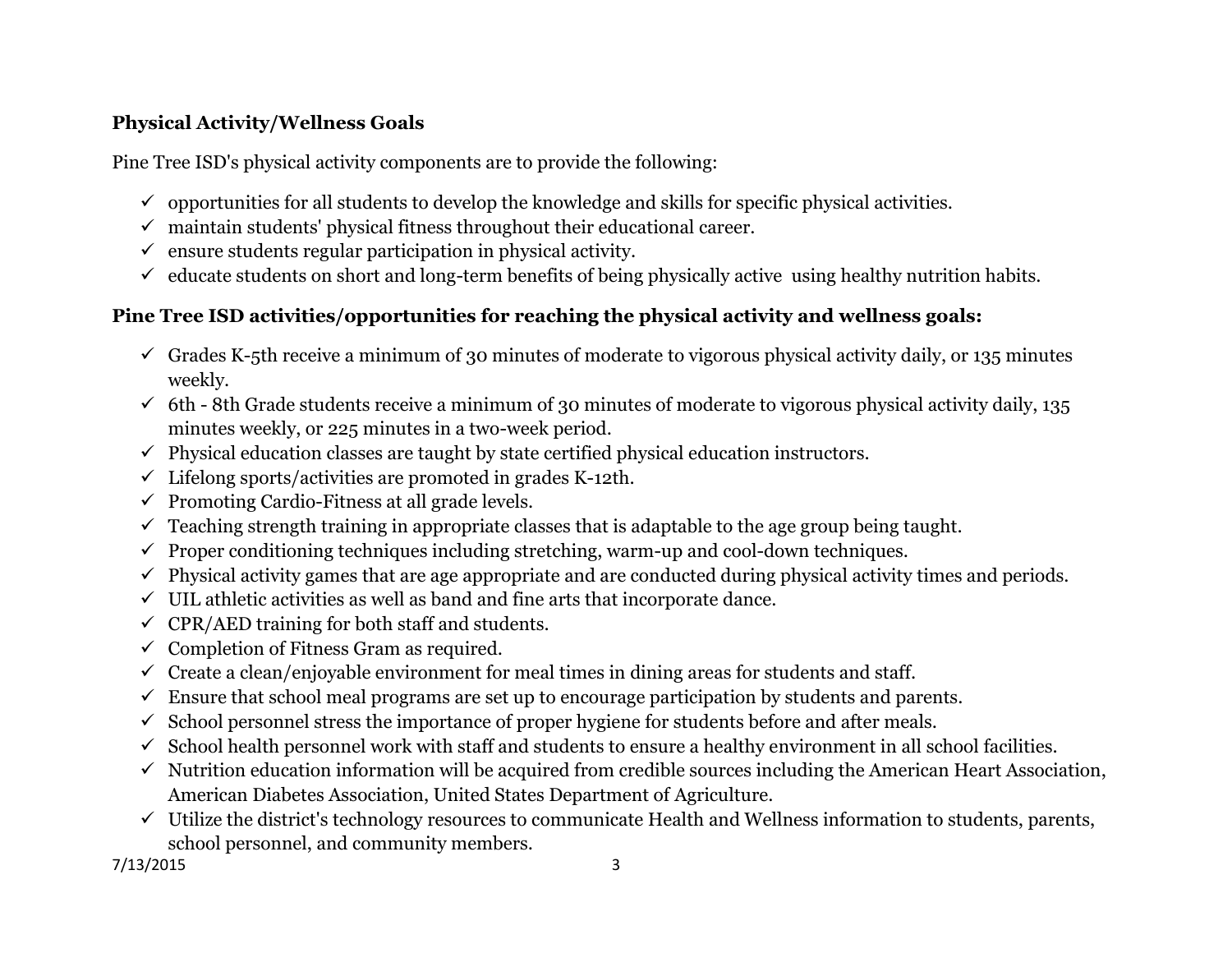### **Nutrition Guidelines for All Foods and Beverages Available on School Campuses During the School Day.**

#### **Any food sold in schools must:**

- $\checkmark$  Be a "whole grain-rich" grain product
- $\checkmark$  Have as the first ingredient a fruit, a vegetable, a dairy product, or a protein food
- $\checkmark$  Be a combination food that contains 1/4 cup fruit or vegetable
- $\checkmark$  Contain 10% of the daily value (DV) of one of the nutrients of public health concern in the 2010 Dietary guidelines for Americans
- $\checkmark$  Calorie limits: Snack items <200 calories........Entree' items <350 calories
- $\checkmark$  Sodium limits: Snack items <230 mg......Entree' items <480 mg
- $\checkmark$  Fat limits: Total fat <35% of calories......Saturated fat <10% of calories......Trans fat: zero grams
- $\checkmark$  Sugar limits: <35% of weight from total sugars from foods
- $\checkmark$  Beverages: Plain water (with or without carbonation).......unflavored low-fat milk.....Unflavored or flavored fat free milk.....100% vegetable or fruit juice.

\*Elementary schools may sell up to 8-ounce portions, while middle schools and high schools may sell up to 12-ounce portions of milk and juice.

\*"No Calorie" or "Low Calorie" options for High School students:

- $\checkmark$  no more than 20-ounce portions
- $\checkmark$  calorie free flavored water
- $\checkmark$  other flavored and/or carbonated beverages that are labeled to contain <5 calories per 8 fluid ounces or < 10 calories per 20 fluid ounces
- $\checkmark$  no more than 12-ounce portions
- $\checkmark$  beverages with <40 calories per 8 fluid ounces or <60 calories per 12 fluid ounces

#### \*Fundraisers

 $\checkmark$  The sale of food items that meet nutrition requirements at fundraisers are not limited in any way under the standards

7/13/2015 4  $\checkmark$  The standards do not apply during non-school hours, on weekends, or at off-campus fundraising events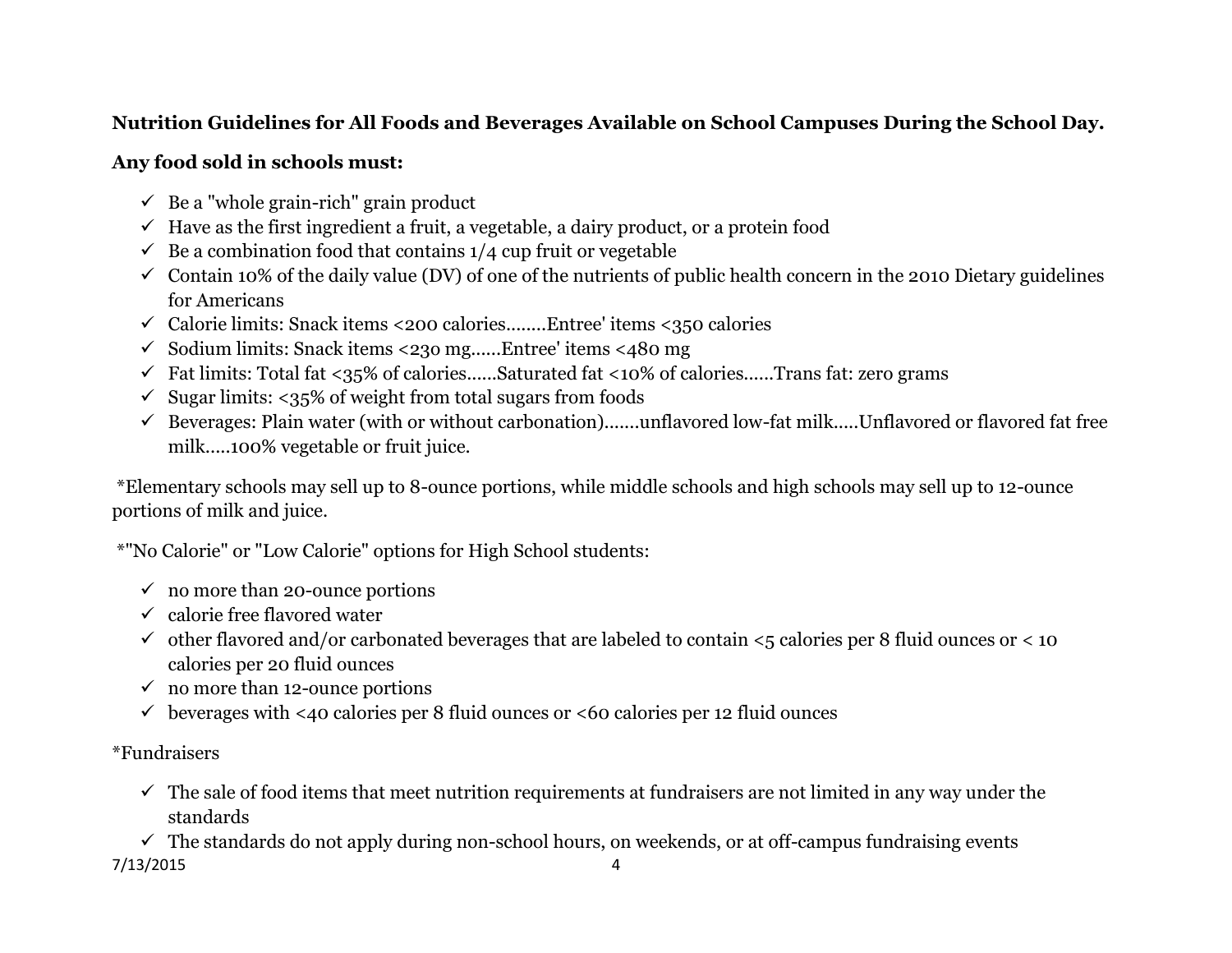- $\checkmark$  The standards provide a special exemption for infrequent fundraisers that do not meet the nutrition standards. State agencies may determine the frequency with which fundraising events take place that allow the sale of food and beverage items that do not meet the nutrition standards
- $\checkmark$  Food items that are not intended to be consumed at school
- $\checkmark$  Any foods sold by individuals and groups outside of the Child Nutrition Department must follow the time and place restrictions
- \*Accompaniments
	- $\checkmark$  Accompaniments such as cream cheese, salad dressing and butter must be included in the nutrient profile as part of the food item sold
	- $\checkmark$  This helps control the amount of calories, fat, sugar, and sodium added to foods by accompaniments, which can be significant

#### \*Record-Keeping

 $\checkmark$  Child Nutrition Department is responsible for maintaining accurate documentation of foods and beverages sold through the department

### **Celebration Guidelines:**

- $\checkmark$  Celebrations may occur in grades Pre-K 4th during the last thirty minutes of the day as approved by the Campus Administration.
- $\checkmark$  Any foods served at these times must be pre-packaged and cannot be opened or consumed until the release of students.
- $\checkmark$  It is recommended that party bags are distributed to the students for take home. \*No homemade food products may be given to students during these events.
- $\checkmark$  Any campus wide celebration where food is provided will be coordinated through the PTISD Child Nutrition department. All USDA "Smart Snacks" rules and guidelines will be followed.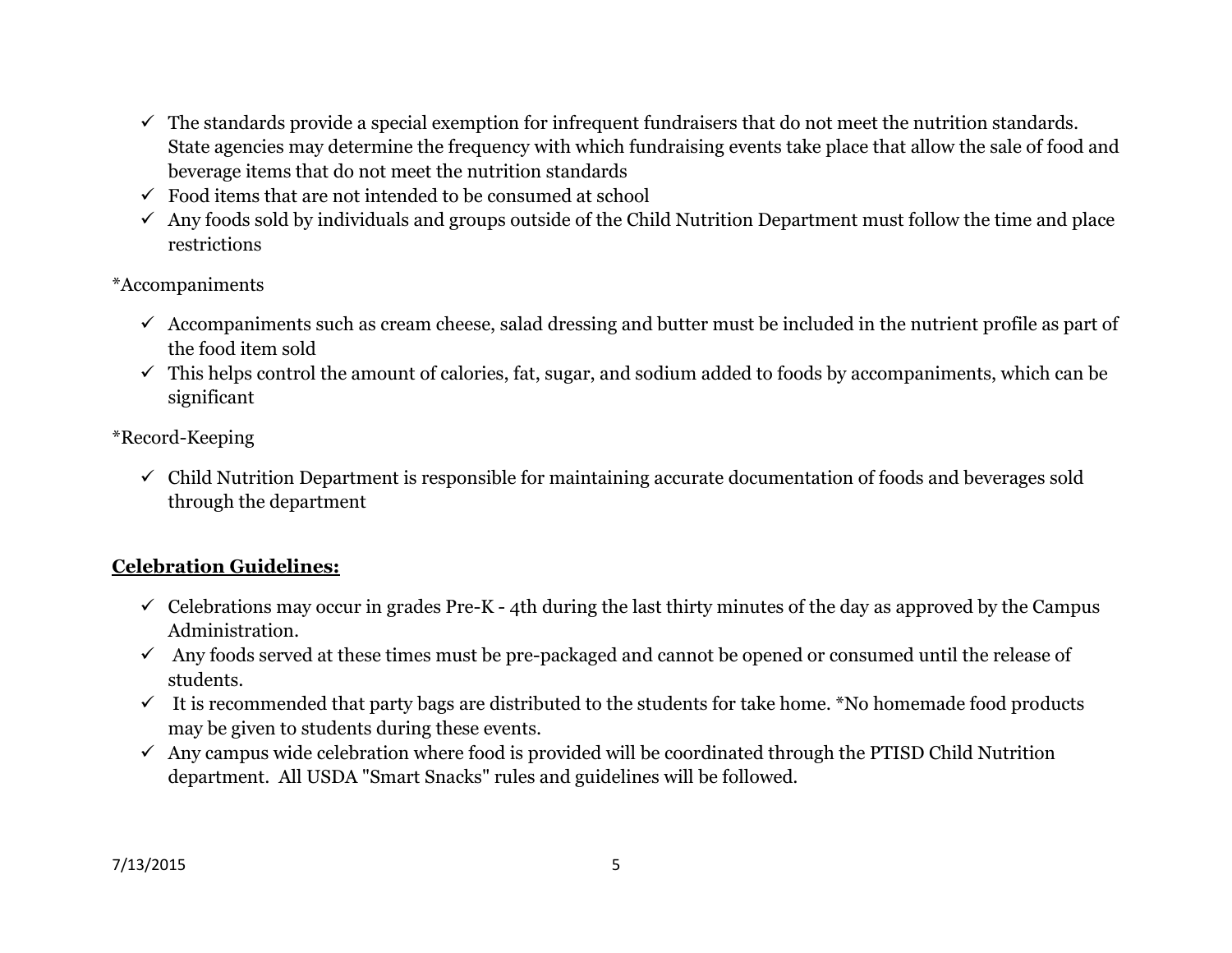#### **Evaluation:**

- $\checkmark$  Quarterly meetings will be held with parents, SHAC committee members, Child Nutrition department and other entities to review the guidelines set forth in this policy.
- $\checkmark$  A posted agenda will be given for the quarterly meetings. Minutes from these meetings will also be posted on the district website.
- $\checkmark$  Based on input from these meetings and other sources of information gathered throughout each school year, the Wellness Guidelines will be updated annually.
- $\checkmark$  An evaluation tool will be available for campuses, students, and parents to be completed for feedback as well.

\*See Attachment.